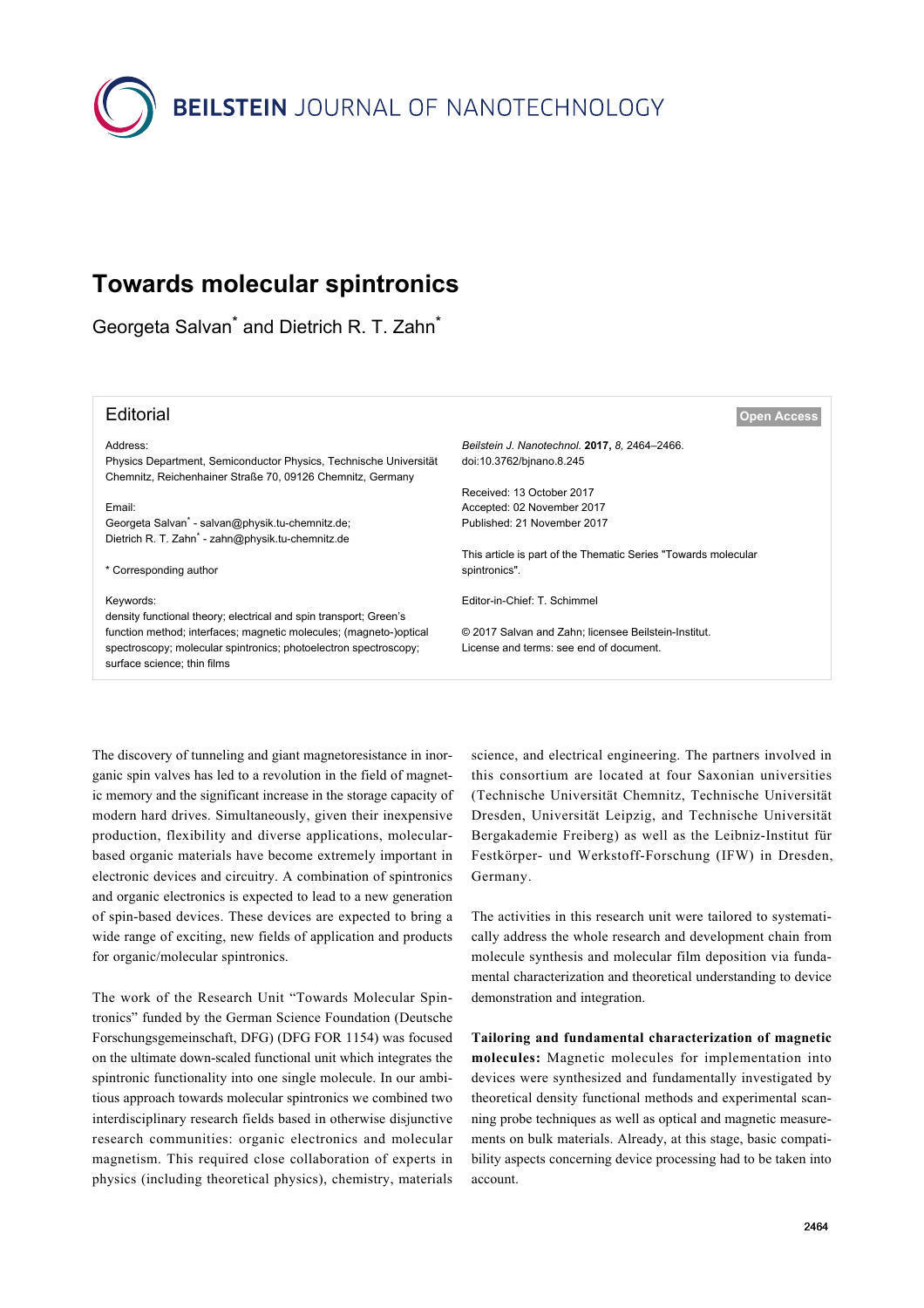**Fabrication, characterization, and optimization of molecular thin films and interfaces:** Various deposition techniques to create suitable molecular films were tested for a variety of molecules. The structure, morphology, and molecular orientation of the layers were fundamentally characterized and optimized, taking into account that for device integration, the molecular layers need to obey certain boundary conditions, such as longterm stability, process compatibility, and the ability to integrate with electrode materials. Progress in this respect was only made possible by a continuous feedback from basic characterization and technology projects that allowed targeted and efficient synthesis of appropriate molecules and molecular films.

**Device demonstration and on-chip integration:** Rolled-up nanotechnology was used to create vertically stacked electronic devices with an organic tunnel transport layer for sensing applications. Horizontally stacked two-terminal and four-terminal devices photo sensors and magnetic field sensors were developed for large-scale integration purposes.

This complex research and development chain required various synthesis methods and theoretical approaches for prediction of molecular and devices properties. This included high-end and complementary characterization methods (ranging from static and dynamic magnetic characterization to local probe methods), as well as (magneto-)optical and electron spectroscopy, electrical measurements, new technological concepts, and sophisticated processing facilities. Such a complex chain can only become and remain successfully operational thanks to the enthusiastic cooperation between the groups, and in particular, between the young researchers. We would therefore like to express our deepest gratitude to all principal investigators, young researchers, associated researchers, and the coordinator (Jane Eisentraut) of the Research Unit for the great working atmosphere throughout the past six and a half years.

In this Thematic Series we summarize selected examples of the collaborative work in which at least two groups were involved. The range of considered molecules spans from heterotrinuclear bis(oxamato)-type and bis(oxamidato)-type complexes [\[1-3\],](#page-1-0) to exchange-coupled dinickel complexes [\[4\],](#page-1-1) metallo-phthalocyanines [\[5-7\],](#page-1-2) metallo-porphyrins [\[8,9\]](#page-1-3) and charge-transfer complexes [\[10,11\]](#page-1-4), to metal-free molecules like pentacenederivatives [\[12\]](#page-2-0), fullerenes [\[13\],](#page-2-1) trimesic acid [\[14\]](#page-2-2), or organic ferromagnets [\[15\]](#page-2-3). Besides the internal cooperation, the Research Unit greatly profited from excellent talks and thorough discussions with external guests joining our scientific workshops and we are happy to host six articles from our invited guests with topics beyond the molecular systems investigated in our Research Unit, for example: theoretical predictions on metal/ $C_{60}$  interfaces [\[16\],](#page-2-4) magneto-resistive donor/acceptor

transistors [\[17\],](#page-2-5) spin-crossover complexes [\[18\],](#page-2-6) ferromagnetic thin films obtained from organic blends [\[19\]](#page-2-7), and theoretical calculations on 2D porphyrin-based networks for spintronics [\[20\]](#page-2-8). We are also happy to host a review paper entitled "Spinchemistry concepts for spintronics scientists" [\[21\]](#page-2-9), which discusses the vast terminology differences and addresses the benefits that might arise from a stronger interaction between spin-chemistry and spintronics, thereby opening the horizon for future progress in both fields.

We truly appreciate the open access policy of the Beilstein-Institut, which made this Thematic Series possible. We are greatly indebted to the team at the *Beilstein Journal of Nanotechnology* for their highly professional support and always very fast feedback. We would also like to thank all referees for their effort and constructive criticism.

Georgeta Salvan and Dietrich R. T. Zahn

Chemnitz, October 2017

## References

- <span id="page-1-0"></span>1. Aliabadi, A.; Büchner, B.; Kataev, V.; Rüffer, T. *Beilstein J. Nanotechnol.* **2017,** *8,* 2245–2256. [doi:10.3762/bjnano.8.224](https://doi.org/10.3762%2Fbjnano.8.224)
- 2. Abdulmalic, M. A.; Weheabby, S.; Meva, F. E.; Aliabadi, A.; Kataev, V.; Büchner, B.; Schleife, F.; Kersting, B.; Rüffer, T. *Beilstein J. Nanotechnol.* **2017,** *8,* 789–800. [doi:10.3762/bjnano.8.82](https://doi.org/10.3762%2Fbjnano.8.82)
- 3. Zaripov, R.; Vavilova, E.; Khairuzhdinov, I.; Salikhov, K.; Voronkova, V.; Abdulmalic, M. A.; Meva, F. E.; Weheabby, S.; Rüffer, T.; Büchner, B.; Kataev, V. *Beilstein J. Nanotechnol.* **2017,** *8,* 943–955. [doi:10.3762/bjnano.8.96](https://doi.org/10.3762%2Fbjnano.8.96)
- <span id="page-1-1"></span>4. Börner, M.; Blömer, L.; Kischel, M.; Richter, P.; Salvan, G.; Zahn, D. R. T.; Siles, P. F.; Fuentes, M. E. N.; Bufon, C. C. B.; Grimm, D.; Schmidt, O. G.; Breite, D.; Abel, B.; Kersting, B. *Beilstein J. Nanotechnol.* **2017,** *8,* 1375–1387. [doi:10.3762/bjnano.8.139](https://doi.org/10.3762%2Fbjnano.8.139)
- <span id="page-1-2"></span>5. Milekhin, A. G.; Cherkasova, O.; Kuznetsov, S. A.; Milekhin, I. A.; Rodyakina, E. E.; Latyshev, A. V.; Banerjee, S.; Salvan, G.; Zahn, D. R. T. *Beilstein J. Nanotechnol.* **2017,** *8,* 975–981. [doi:10.3762/bjnano.8.99](https://doi.org/10.3762%2Fbjnano.8.99)
- 6. Bandari, V. K.; Varadharajan, L.; Xu, L.; Jalil, A. R.; Devarajulu, M.; Siles, P. F.; Zhu, F.; Schmidt, O. G. *Beilstein J. Nanotechnol.* **2017,** *8,* 1277–1282. [doi:10.3762/bjnano.8.129](https://doi.org/10.3762%2Fbjnano.8.129)
- 7. Hahn, T.; Ludwig, T.; Timm, C.; Kortus, J. *Beilstein J. Nanotechnol.* **2017,** *8,* 2094–2105. [doi:10.3762/bjnano.8.209](https://doi.org/10.3762%2Fbjnano.8.209)
- <span id="page-1-3"></span>8. Smykalla, L.; Mende, C.; Fronk, M.; Siles, P. F.; Hietschold, M.; Salvan, G.; Zahn, D. R. T.; Schmidt, O. G.; Rüffer, T.; Lang, H. *Beilstein J. Nanotechnol.* **2017,** *8,* 1786–1800. [doi:10.3762/bjnano.8.180](https://doi.org/10.3762%2Fbjnano.8.180)
- 9. Al-Shewiki, R. K.; Mende, C.; Buschbeck, R.; Siles, P. F.; Schmidt, O. G.; Rüffer, T.; Lang, H. *Beilstein J. Nanotechnol.* **2017,** *8,* 1191–1204. [doi:10.3762/bjnano.8.121](https://doi.org/10.3762%2Fbjnano.8.121)
- <span id="page-1-4"></span>10.Waas, D.; Rückerl, F.; Knupfer, M.; Büchner, B. *Beilstein J. Nanotechnol.* **2017,** *8,* 927–932. [doi:10.3762/bjnano.8.94](https://doi.org/10.3762%2Fbjnano.8.94)